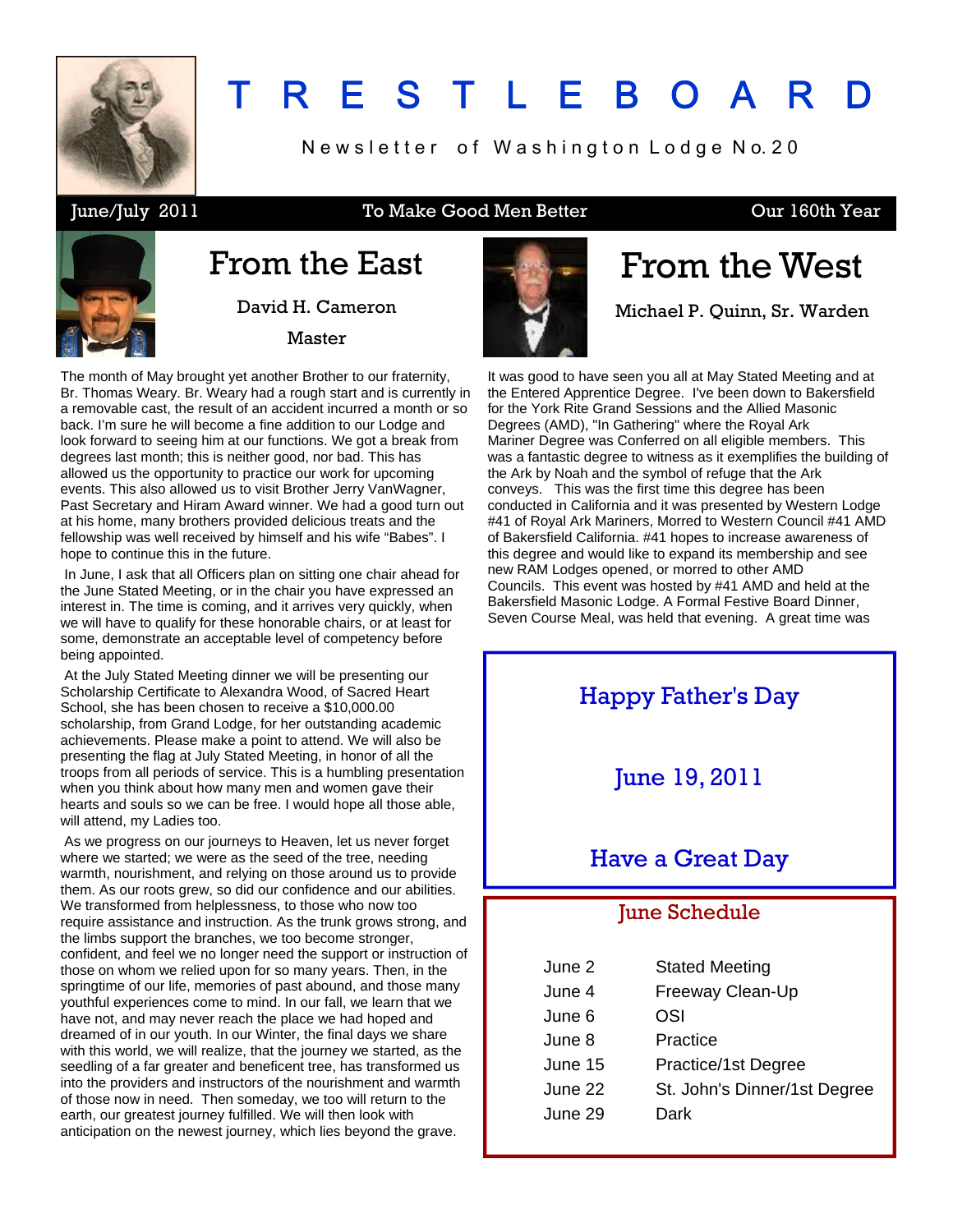#### **Washington Lodge #20 2011 Officers**

#### **Master: David H. Cameron**

| Senior Warden                 |
|-------------------------------|
| Junior Warden                 |
| Treasurer                     |
| Secretary                     |
| Chaplin                       |
| Senior Deacon                 |
| Junior Deacon                 |
| Senior Steward                |
| Junior Steward                |
| Marshall                      |
| Tiler                         |
| Officer's Coach               |
| Candidate's Head Coacl        |
| Officers Coach Emeritus       |
| <b>Inspector District 414</b> |
| Masonic Lawn Board            |
| Masonic Lawn Board            |
| Ambassador                    |
|                               |

Michael Ouinn Juan Faranda Eric Hixson, P.M. Jon Isaacson, P.M Jed Van Wagner Daniel Dailey Jerry Livingston-Joy Brian Schoenborn David Huez John Basham Floyd Tritt Eric Hixson, P.M. Candidate's Head Coach Rich Wilson Ray W. Lenau, P.M. Vince Parell, PM. Richard Pullen, P.M. Dave Freeman Dave Freeman

Address lodge correspondence to: Jon Isaacson, P.M., Secretary, Webmaster Washington Lodge No. 20 P.O. Box 221788, Sacramento, CA 95822 Email: secretary@washingtonlodge20.org

Washington Lodge Website: Jon Isaacson, PM - Webmaster http://www.washingtonlodge20.org

The Washington Lodge Trestleboard is published monthly

Victor U Sanchez, Editor Dave Freeman, Grammarian Email: panache3029@sbcglobal.net

#### *Adopt-A-Freeway Program*

#### *Volunteers Needed*

*June 4th, 2011 at 9:00 AM* 

*Litter Removal on Freeway 244: On & Off Ramp I-80 at Auburn Blvd.* 

*Meet at Del Paso Park, corner of Park Road and Auburn Blvd ( near the Ramp.)*



## From the South

Juan Faranda, Jr. Warden

#### My Brother

This is a story that perhaps few people have heard. It is about two of three great tenors.

Luciano Pavarotti, Placido Domingo and José Carreras. Jose Carreras is from Catalan and Placido from Madrid. For political reasons, in 1984, Carreras and Domingo became enemies, the Catalans were fighting for their autonomy from Madrid, dominated Spain.

In 1987, Carreras was taken by surprise with a terrible diagnosis, Leukemia. He was subjected to numerous treatments and blood transfusions that forced him to travel to the United States once a month. Unable to work under these conditions, though he possessed a fortune, he was not able to afford all of the costs incurred. He discovered a foundation in Madrid, its sole purpose was to help support the treatment of leukemia. Thanks to the support of the foundation, Carreras conquered the disease and returned to singing.

Once again he attained an elevated status and attempted to join the foundation which had helped him beat his disease. He discovered that the founder was Placido Domingo and that Placido had formed this organization to help him with his treatment, but had chosen to remain anonymous.

At one of Placido performances in Madrid, Carreras interrupted the event and humbly, knelt at his feet, asked his forgiveness and publicly thanked him. Placido helped him up and with a big hug they sealed the beginning of a great friendship.

A reporter asked Placido why he had helped another artist, who was his competition and enemy. His answered, "We cannot afford to lose a voice like that".



#### **Stated Meetings**

**Thursday, June 2nd, 2011 Thursday, July 7th, 2011** 

**5:00 PM Social 6:00 PM Dinner 7:00 PM Stated Meeting** 

> **RSVP (888) 828-4476**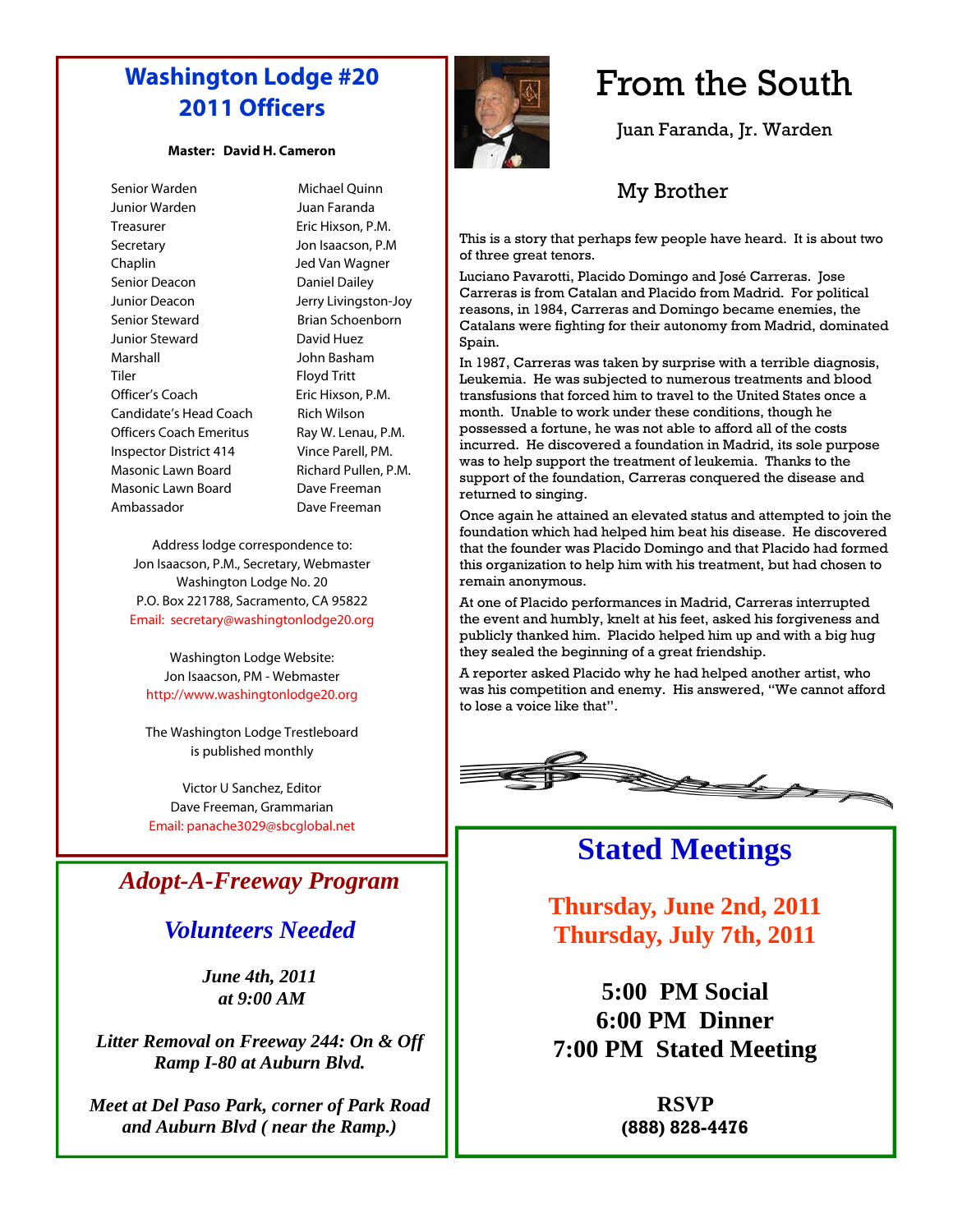#### Brotherly Love

I'd like to express my sincerest appreciation to each Brother for coming out to visit Br. VanWagner. We had a wonderful lunch and each Brother provided a part, Brotherly Love certainly prevailed. Brother Jerry Van has always been a very active Mason, a past Secretary and Hiram Award winner of Washington Lodge. We became enthralled when he told stories of the wars and the events which transpired in his life, his meeting with his wife, and how his lineage was formed. Brother VanWagner is now seated in a chair, one of which he has earned at a great sacrifice to himself, and his country. The high road has few travelers, for the path is narrow and peril looms on each side, the road well traveled, the low road, is wide, with eager temptation at every side. Brother VanWagner, during his journeys, his marches, his Star of Bronze, has cleared the path of right and moral conduct, and prepared for those who could live up to that standard, the road that is far less traveled, the high road. We



### July Schedule

No Highway Clean-up in July

| July 7  | Stated Meeting &         |  |
|---------|--------------------------|--|
|         | <b>Scholarship Award</b> |  |
| July 14 | TBD                      |  |
| July 21 | TBD                      |  |
| July 28 | Dark                     |  |
| TBD:    | <b>To Be Determined</b>  |  |
|         |                          |  |

Child Identification

Each year approximately 725,000 children are reported missing in the United States. The Kids ID program gives parents the peace of mind that they are prepared for the unthinkable.



As a resource to California parents, the Masons of California provides free fingerprinting and photo identification for children of all ages. Parents also receive an identification sheet that includes space to record a child's height, weight, eye and hair color, and distinguishing marks. This sheet will be extremely valuable to authorities if a child ever becomes missing or abducted. The entire process takes only a minute and no information is ever recorded on the computer equipment. Since the program began in 1998, more

than 800,000 California children have received this important documentation. California lodges provide this free service in Kids ID booths at fairs and other community events across the state.

As the many social events coming up this year, perhaps we should all look into giving a little time at the child identification booth at Cal Expo during the upcoming State Fair. I have not heard IF there will be a Mason's booth this year, but perhaps with our Lodge's insistence, we might persuade others to join us? Just a thought.